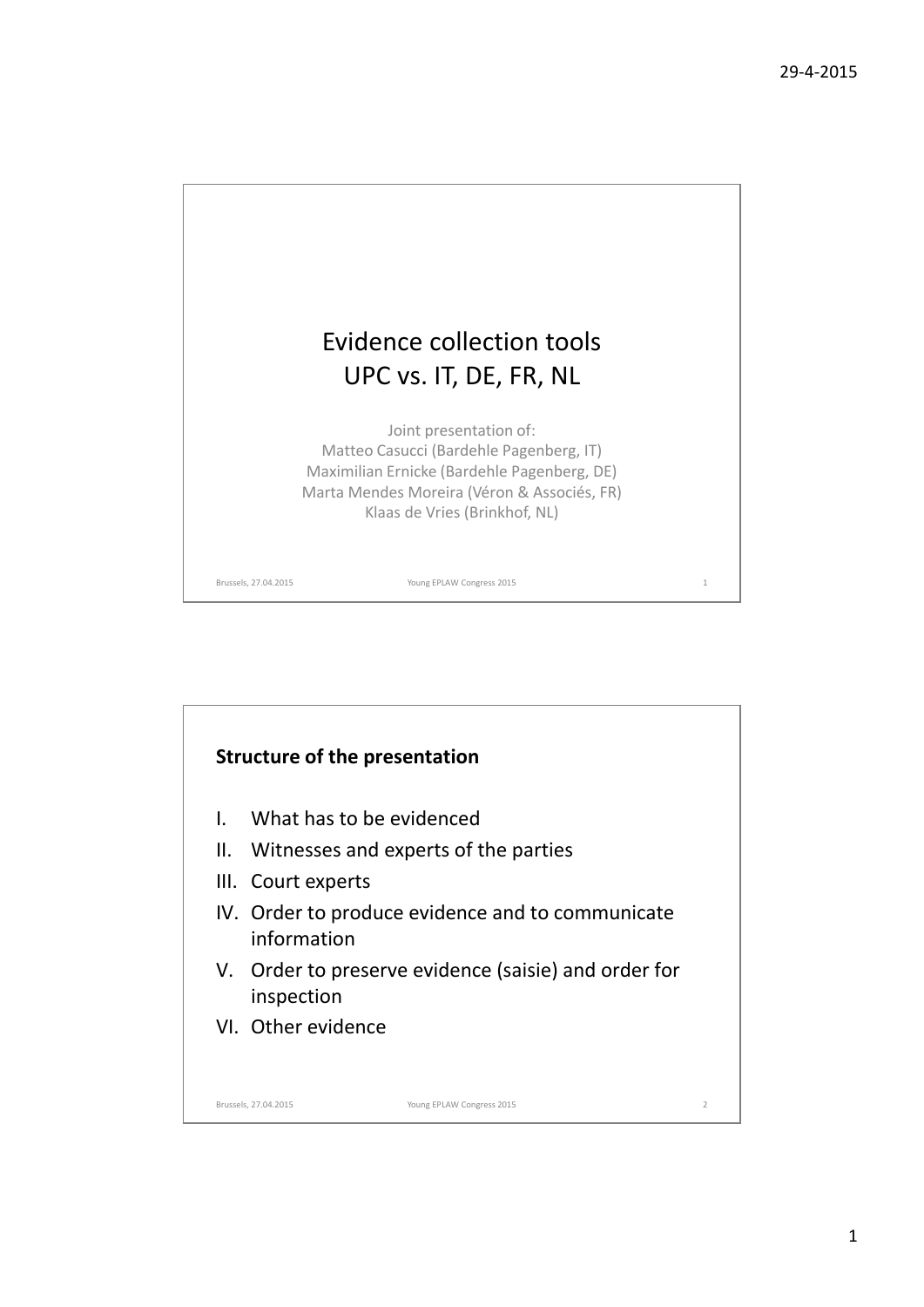

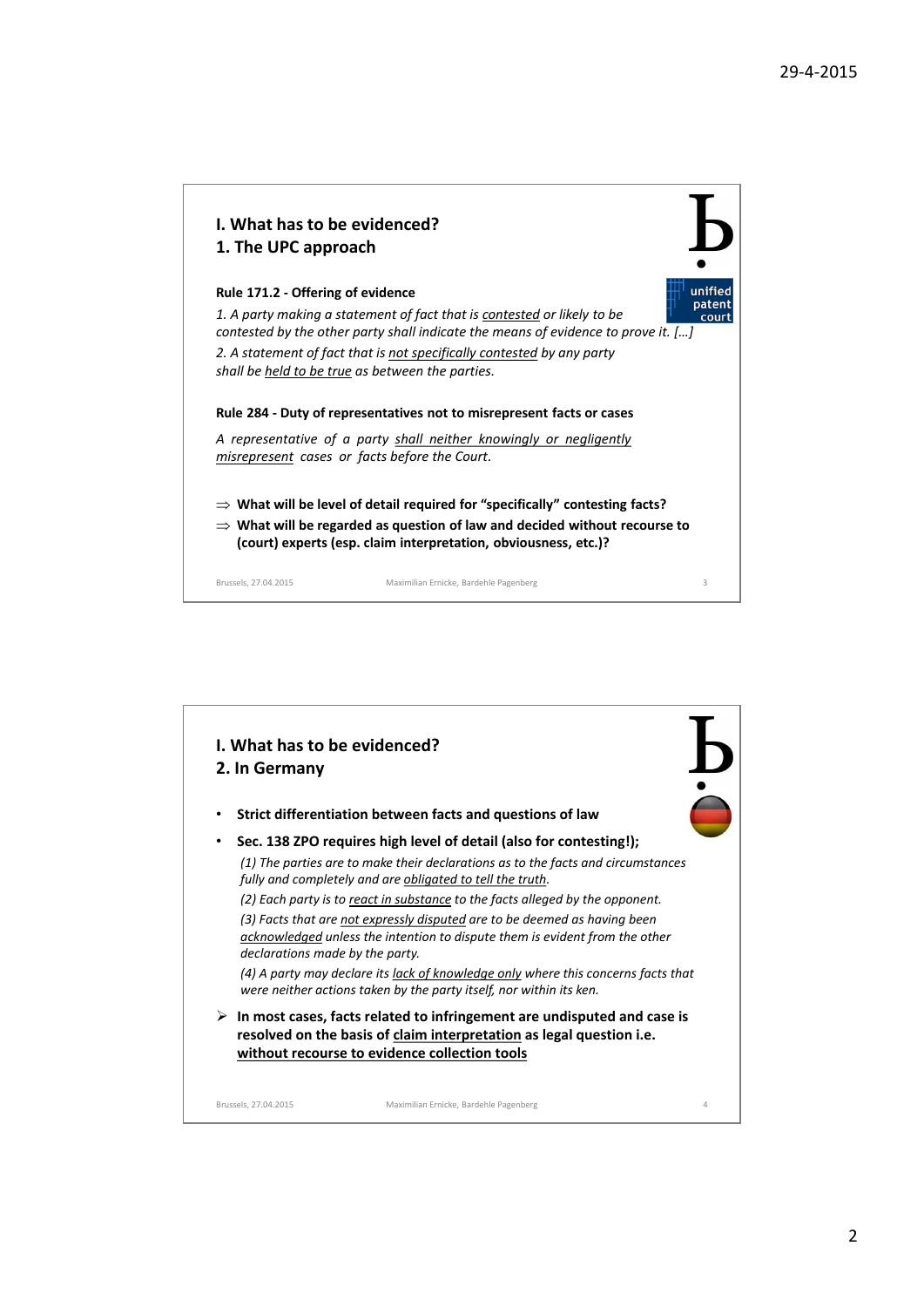| I. What has to be evidenced?<br>3. In Italy                                                                                                     |                                                                                                                                               |   |  |
|-------------------------------------------------------------------------------------------------------------------------------------------------|-----------------------------------------------------------------------------------------------------------------------------------------------|---|--|
| facts not specifically contested by the other party.                                                                                            | Article 115 Code of Civil Procedure – Availability of the evidence<br>The judgment is based on the evidence brought by the parties and on the |   |  |
| statement of defence)                                                                                                                           | Level of detail required for "specifically" contesting facts: not high (in the                                                                |   |  |
| <b>Article 121.5 Industrial Property Code:</b>                                                                                                  |                                                                                                                                               |   |  |
| The Court expert may receive the documents relating to the questions posed<br>by the Court even if they have not yet been submitted in the case |                                                                                                                                               |   |  |
| Usually the court refers to the court expert also questions of law                                                                              |                                                                                                                                               |   |  |
| Brussels, 27.04.2015                                                                                                                            | Matteo Casucci, Bardehle Pagenberg                                                                                                            | 5 |  |

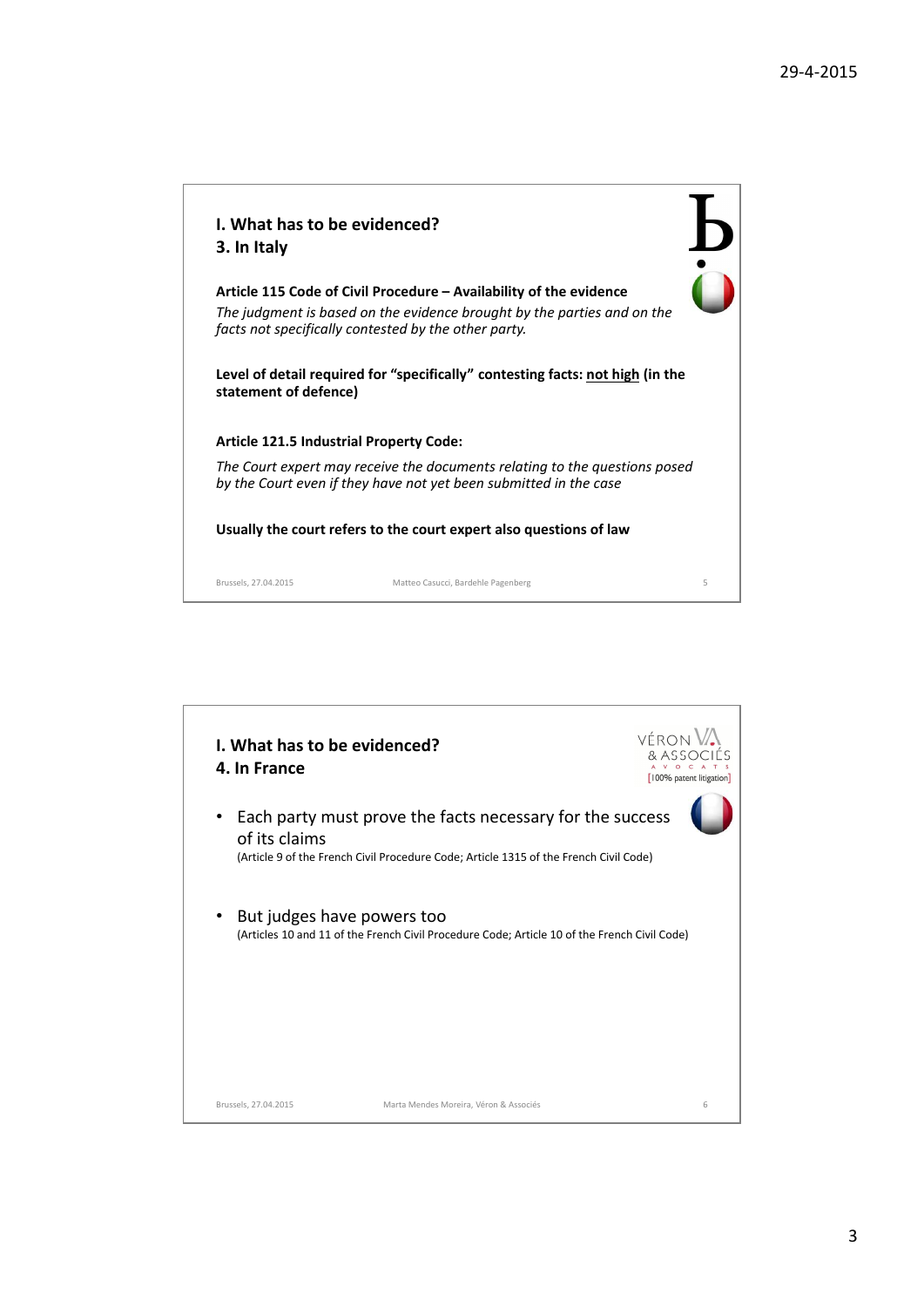| I. What has to be evidenced?<br>5. In the Netherlands                 |                                                                                                                                                                                                                                                                                                                                                                                                                                                                           | <b>Brinkhof</b><br>ADVOCATEN |
|-----------------------------------------------------------------------|---------------------------------------------------------------------------------------------------------------------------------------------------------------------------------------------------------------------------------------------------------------------------------------------------------------------------------------------------------------------------------------------------------------------------------------------------------------------------|------------------------------|
| stated, the claim will be rejected.<br>and truthfully (Art. 21 DCCP). | A party has to state all facts, sufficiently concrete, that are required for the legal<br>consequence desired by such a party to enter into force. If not enough (concrete) facts are<br>Parties are obliged to bring forward the facts that are relevant for the decision completely                                                                                                                                                                                     |                              |
| should be regarded as established by the Court (Art. 149 DCCP).       | Facts or rights alleged by a party that are not (sufficiently) contested by the opposing party,                                                                                                                                                                                                                                                                                                                                                                           |                              |
|                                                                       | It depends very much on the circumstances of the case whether facts should be considered<br>to have been sufficiently contested. If the alleged facts are brought forward in a very<br>detailed and concrete manner, a mere denial thereof is not a sufficient contestation. If<br>however the contestation is motivated very well, the alleged facts may subsequently also<br>have to be stated in more detail (or the claim will be rejected) => communicating vessels. |                              |
| burden of evidence to prove such fact(-s) (Art. 150 DCCP).            | If the alleged facts have been stated sufficiently concrete and have been sufficiently<br>contested, the party invoking the legal consequence(-s) of the alleged fact(-s) has the                                                                                                                                                                                                                                                                                         |                              |
| Brussels, 27.04.2015                                                  | Klaas de Vries, Brinkhof                                                                                                                                                                                                                                                                                                                                                                                                                                                  | 7                            |

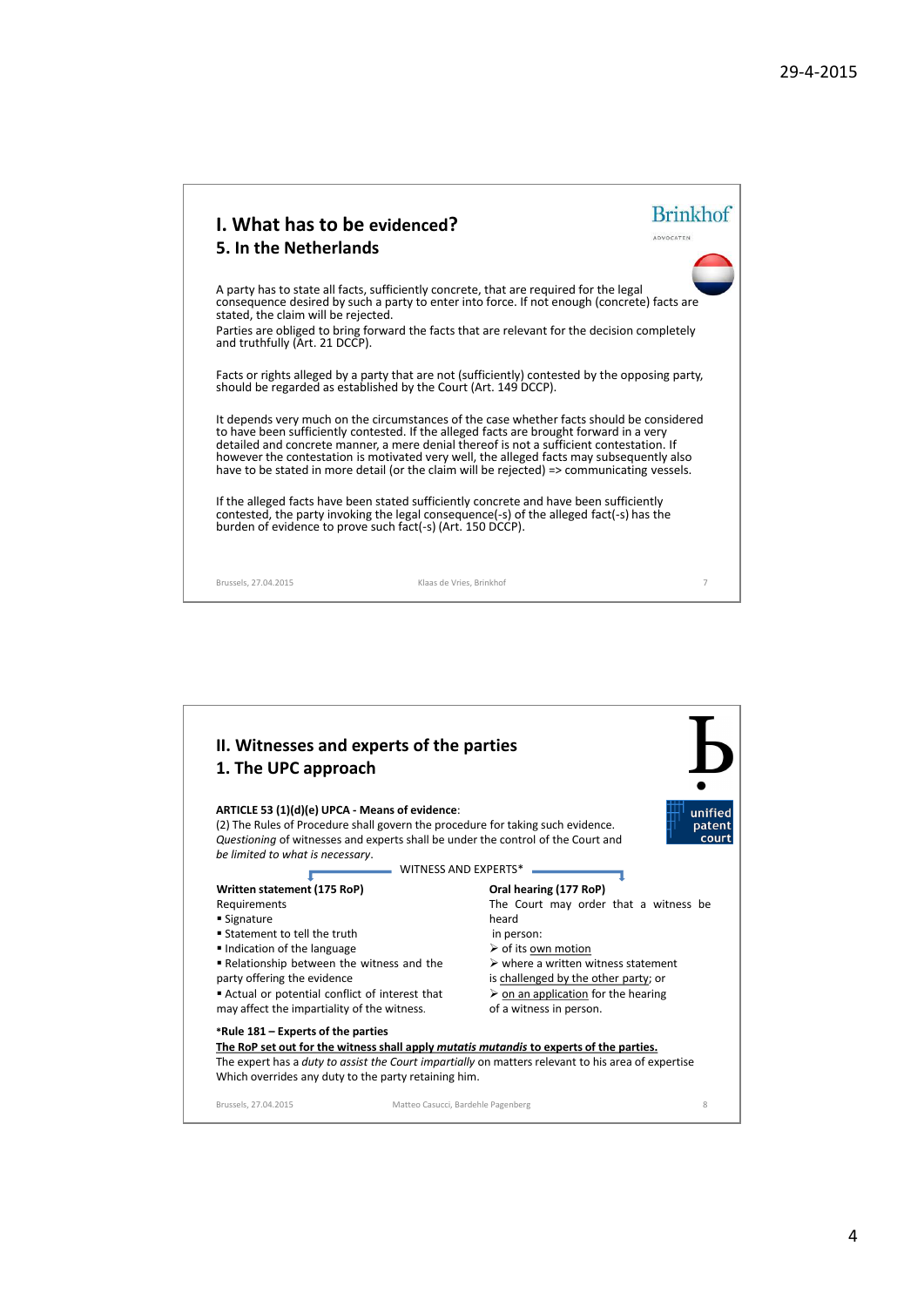

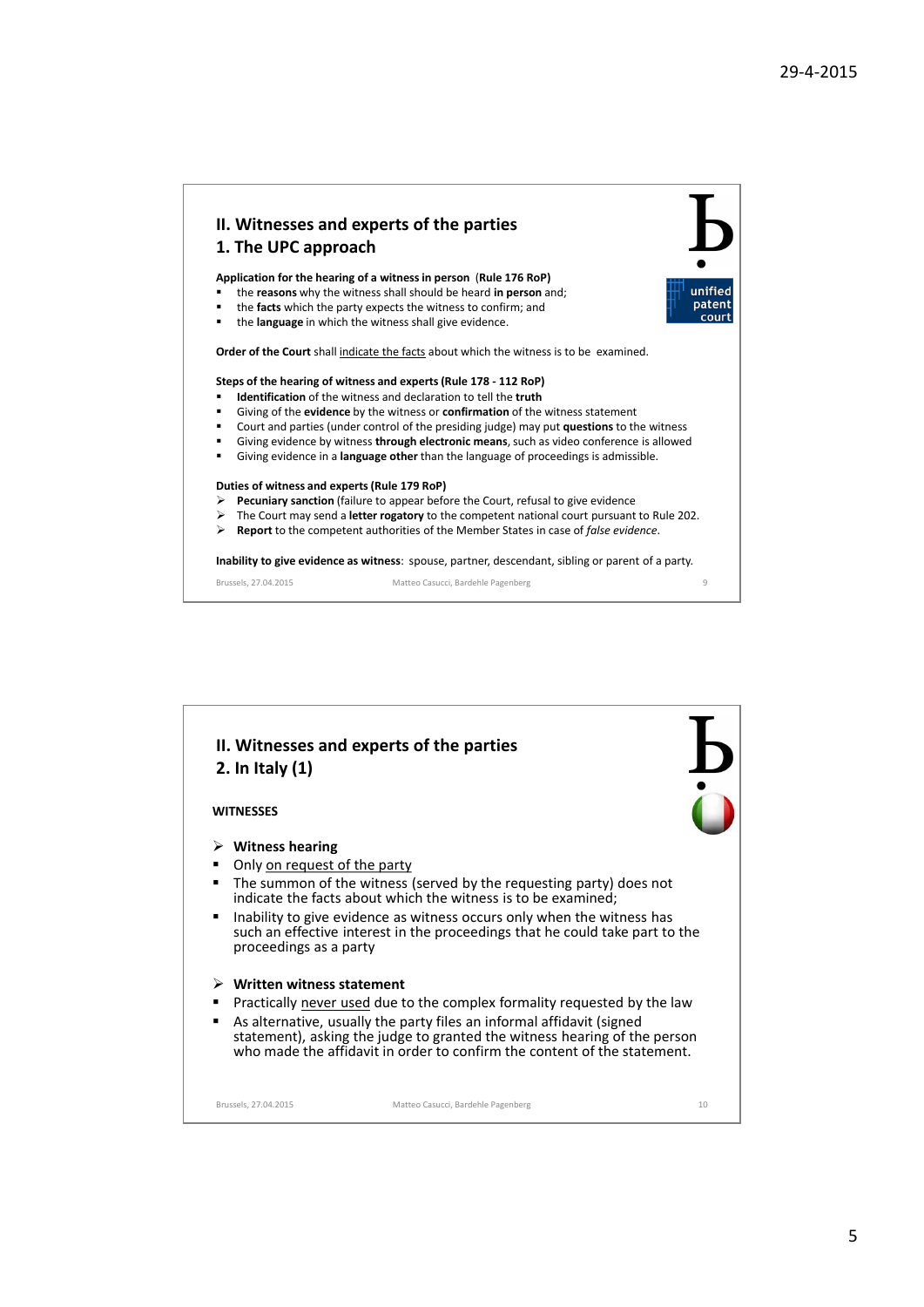

## **EXPERTS OF THE PARTIES**

- The party expert cannot give witness on behalf of the party: the oral witness is limited to prove only the existence of specific facts and the witness cannot give a personal evaluation of the facts
- The alternative to the written statement is an opinion of the party expert (not under oath) often filed along with - the statement of complaint in order to prove the technical aspects of the patent infringement (in particular in the preliminary proceedings) - the statement of defence in opposition to the claims of the plaintiff
- The main aim of the party expert opinion is to define the elements (on validity and infringement) subject to the next court expert witness

Brussels, 27.04.2015 Matteo Casucci, Bardehle Pagenberg 11

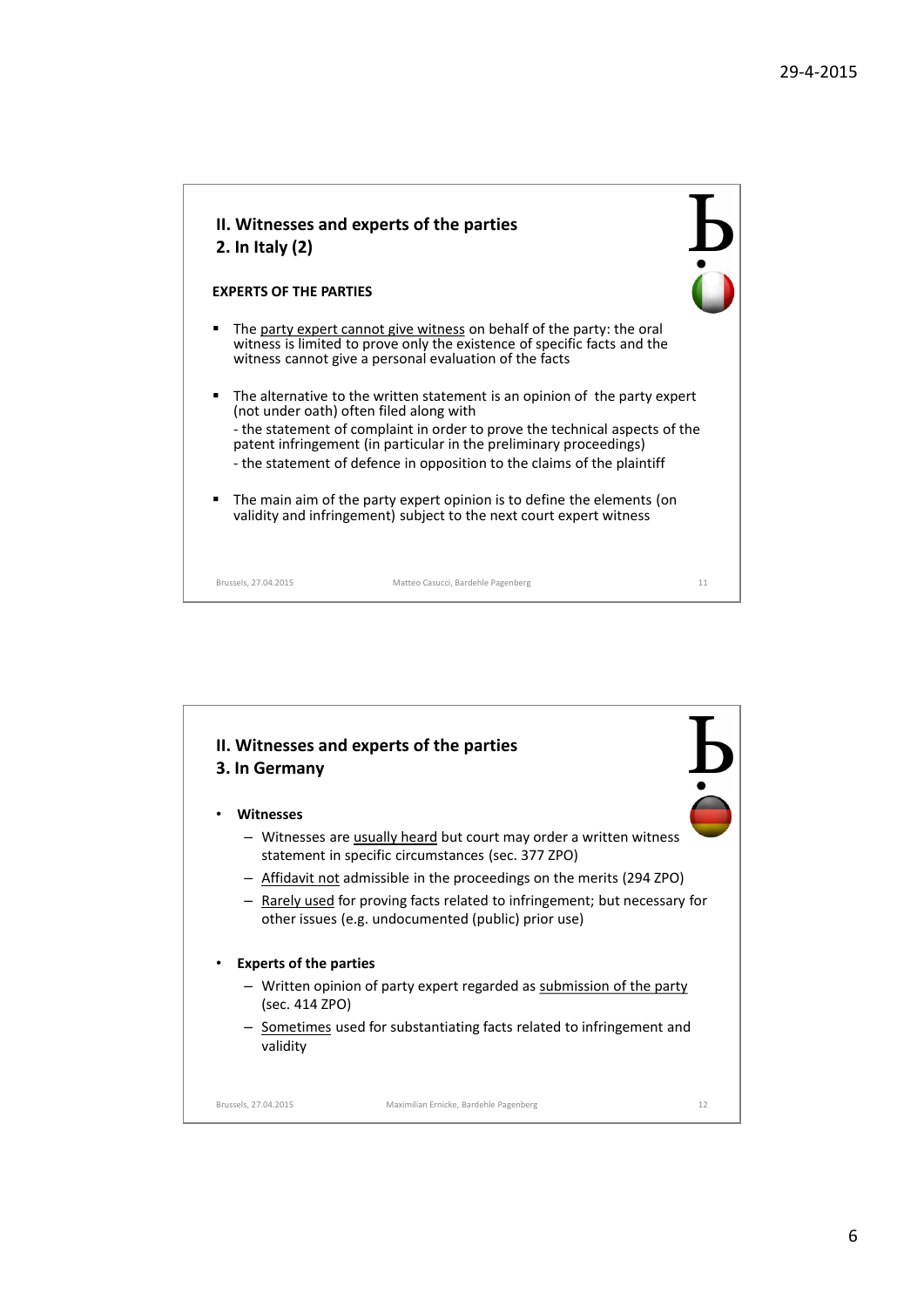

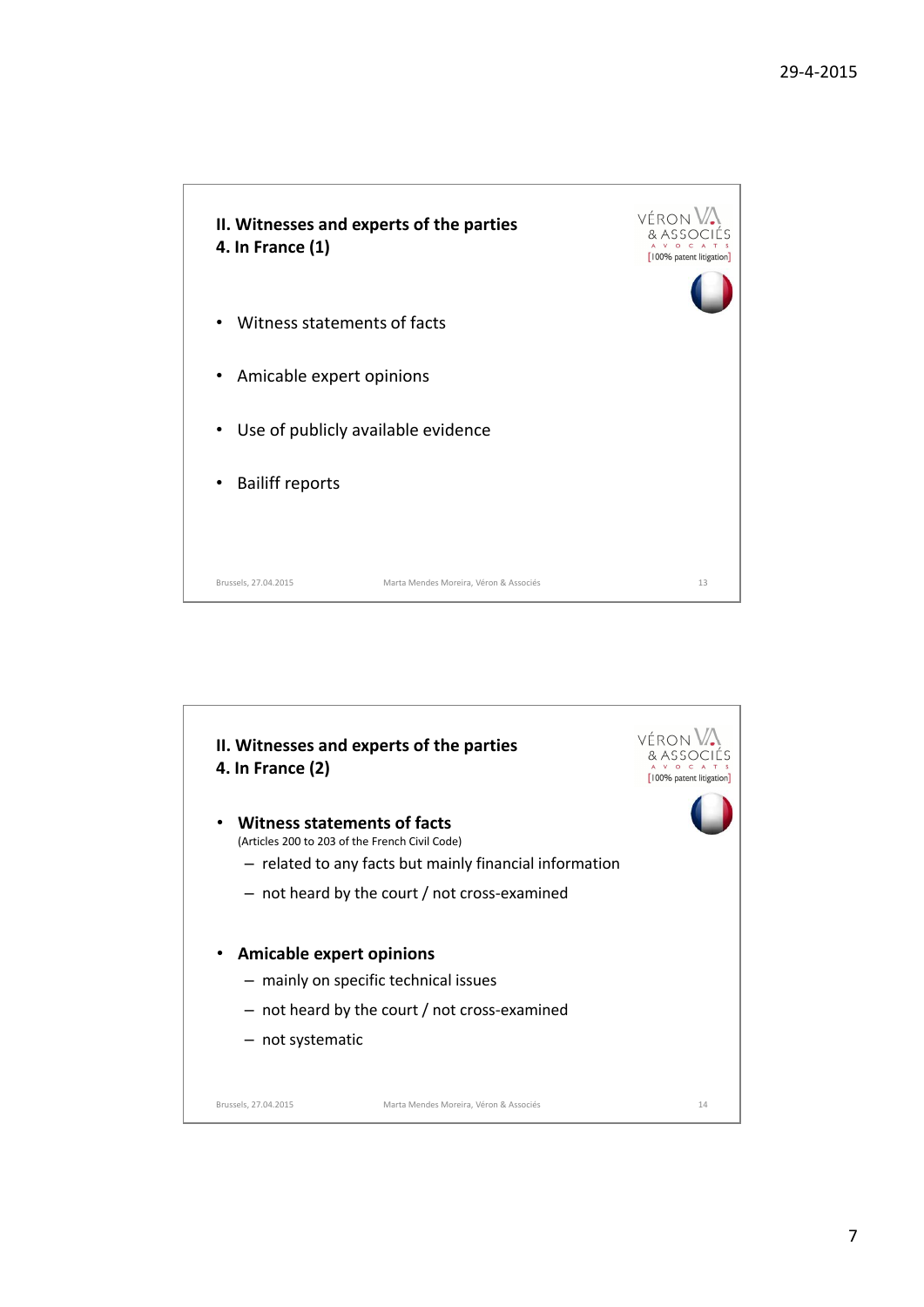

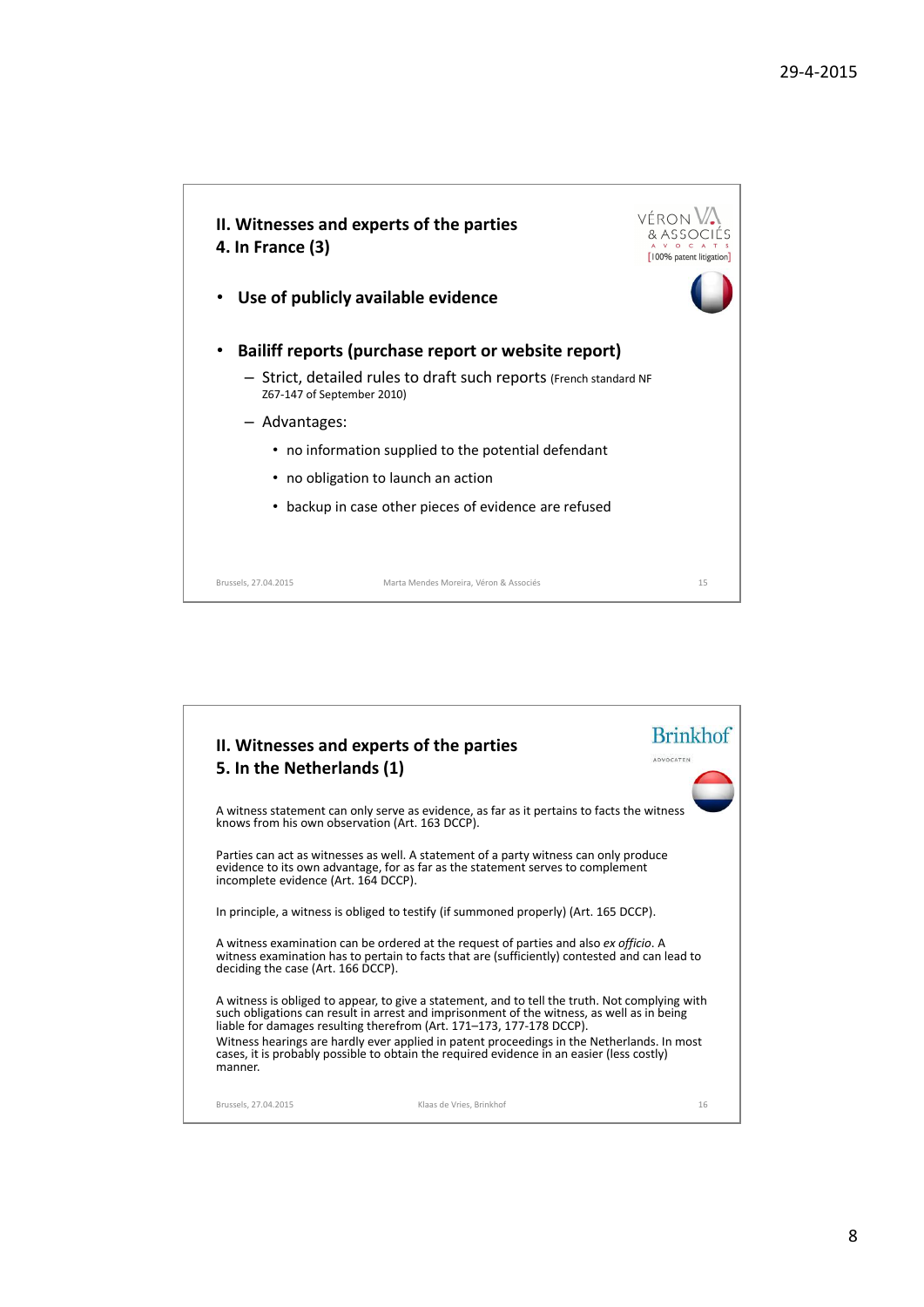| II. Witnesses and experts of the parties<br>5. In the Netherlands (2)                                                                                        |                                                                                                                                                                                                                                                                                                                                                                                | <b>Brinkhof</b><br>ADVOCATEN |
|--------------------------------------------------------------------------------------------------------------------------------------------------------------|--------------------------------------------------------------------------------------------------------------------------------------------------------------------------------------------------------------------------------------------------------------------------------------------------------------------------------------------------------------------------------|------------------------------|
| subjects).                                                                                                                                                   | Parties do often submit written declarations of party experts (with regard to technical                                                                                                                                                                                                                                                                                        |                              |
| regard to witness hearings are then also applicable (Art. 200 DCCP).                                                                                         | The Court can allow a party to have such party experts heard. A lot of the stipulations with                                                                                                                                                                                                                                                                                   |                              |
| declaration was previously submitted) to the oral pleadings (Art. 14).<br>bring such (a) party expert(-s) (Art. 15 ARPP).<br>informal manner (Art. 16 ARPP). | In patent proceedings however, another (less formal) route is normally followed:<br>On the basis of the ARPP, the Court can ask a party to bring a party expert (of who a written<br>Parties can also announce themselves (four weeks before the oral pleadings) that they will<br>The Court can then ask such a party expert questions during the oral pleadings, in a rather |                              |
| the cases are being pleaded.                                                                                                                                 | In practice therefore, both parties have often brought their own expert(-s) to the hearing,<br>and the Court will ask such experts to elaborate on their point of view while (or right after)                                                                                                                                                                                  |                              |
| Brussels, 27.04.2015                                                                                                                                         | Klaas de Vries, Brinkhof                                                                                                                                                                                                                                                                                                                                                       | 17                           |

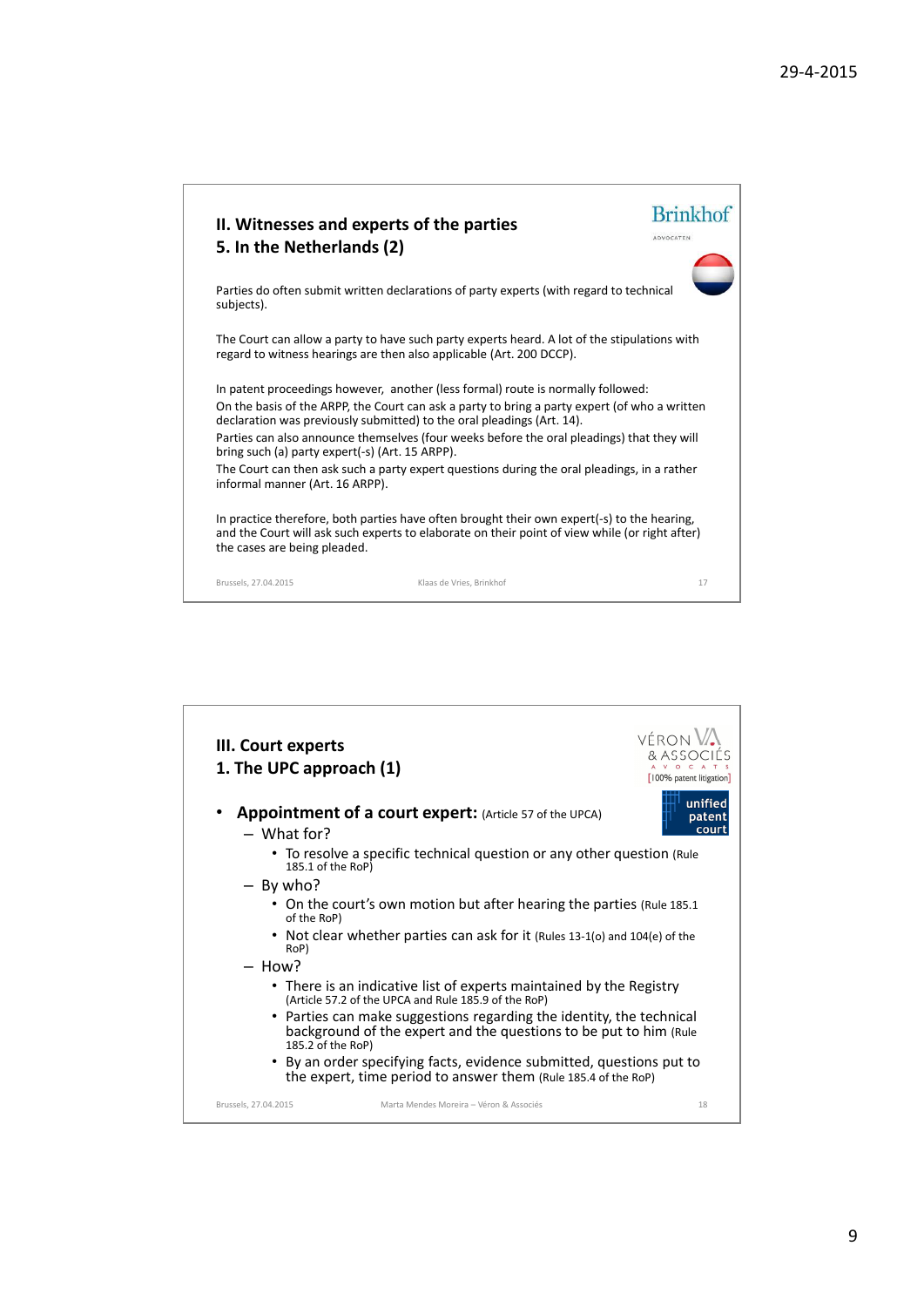

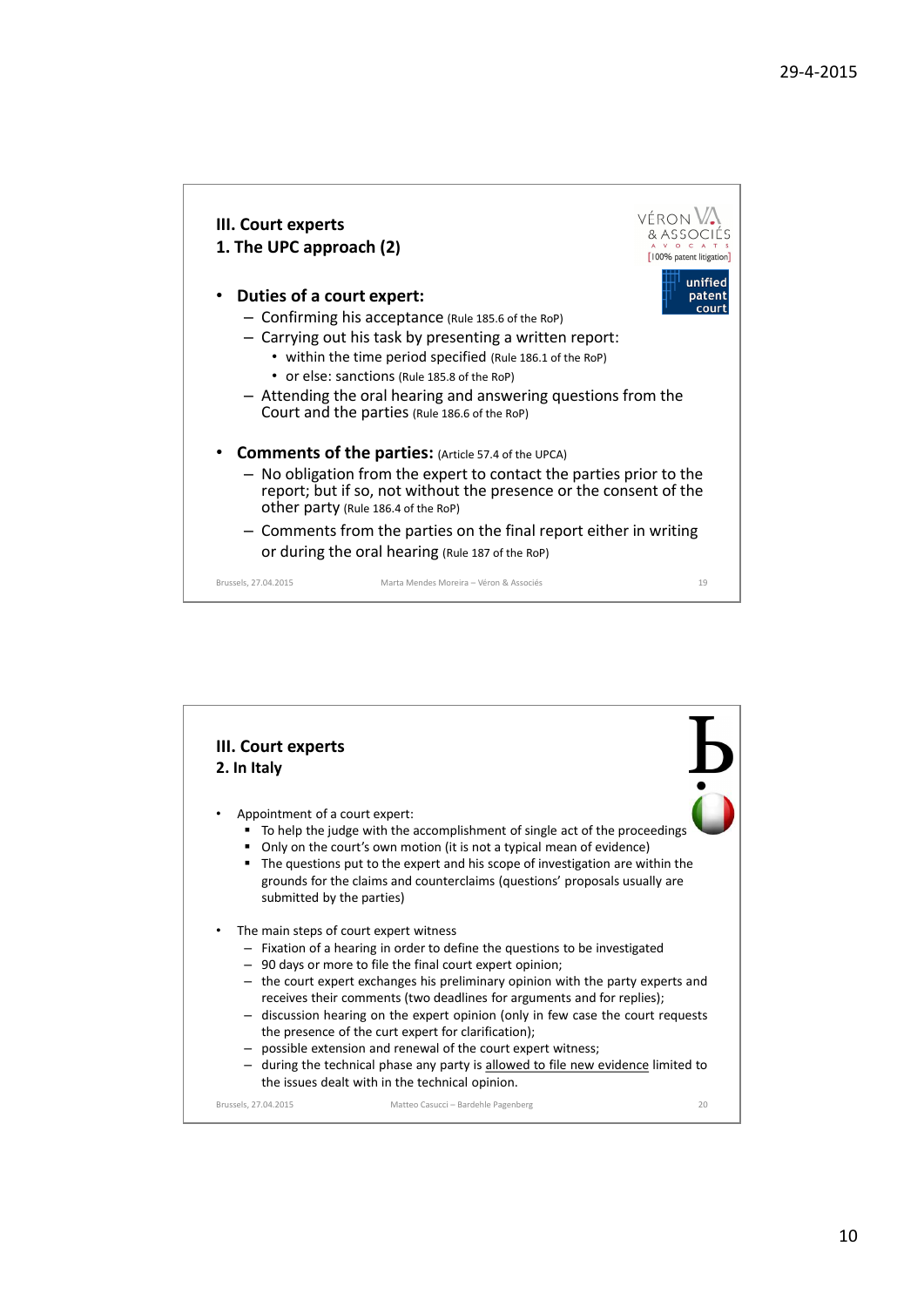

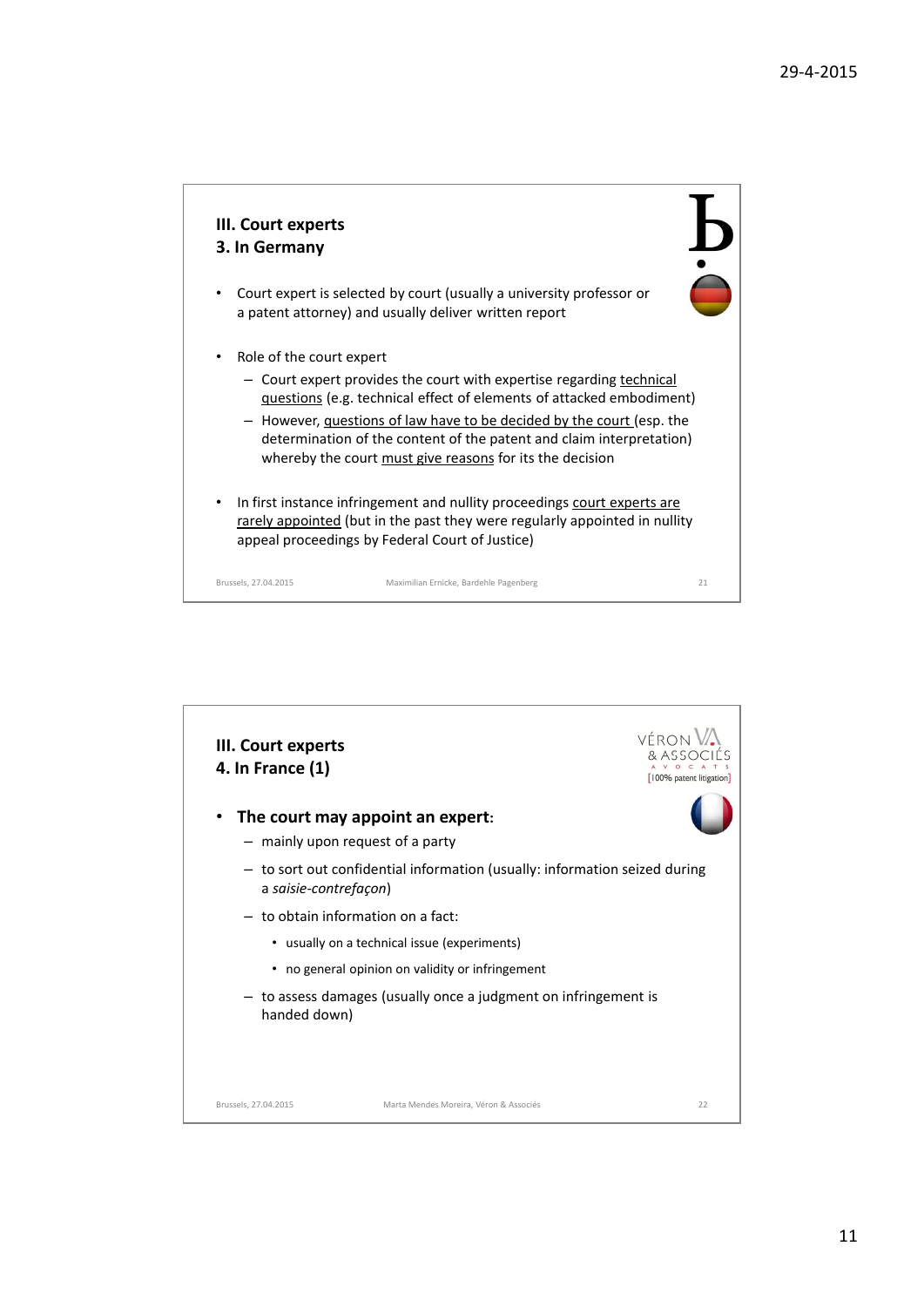

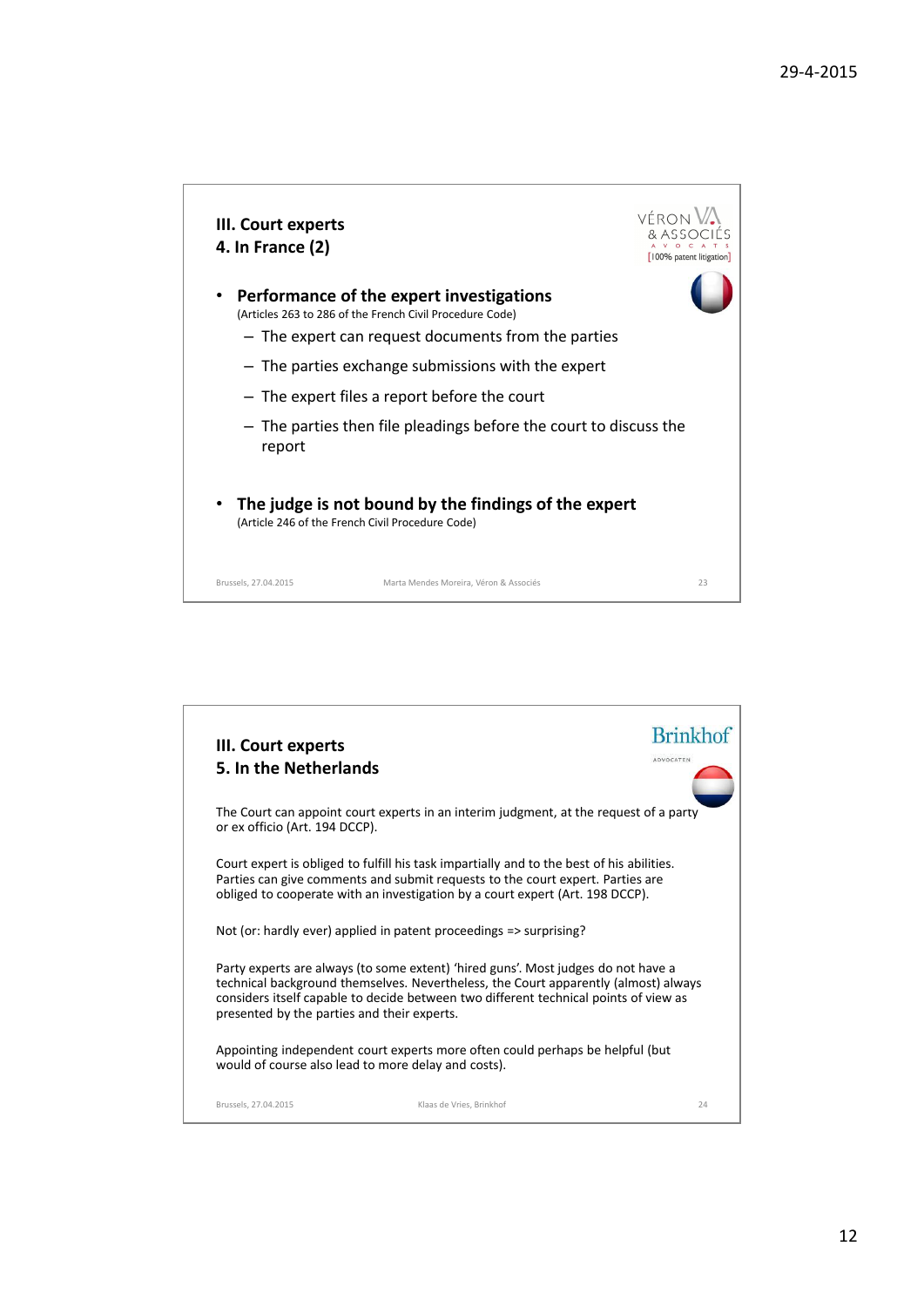

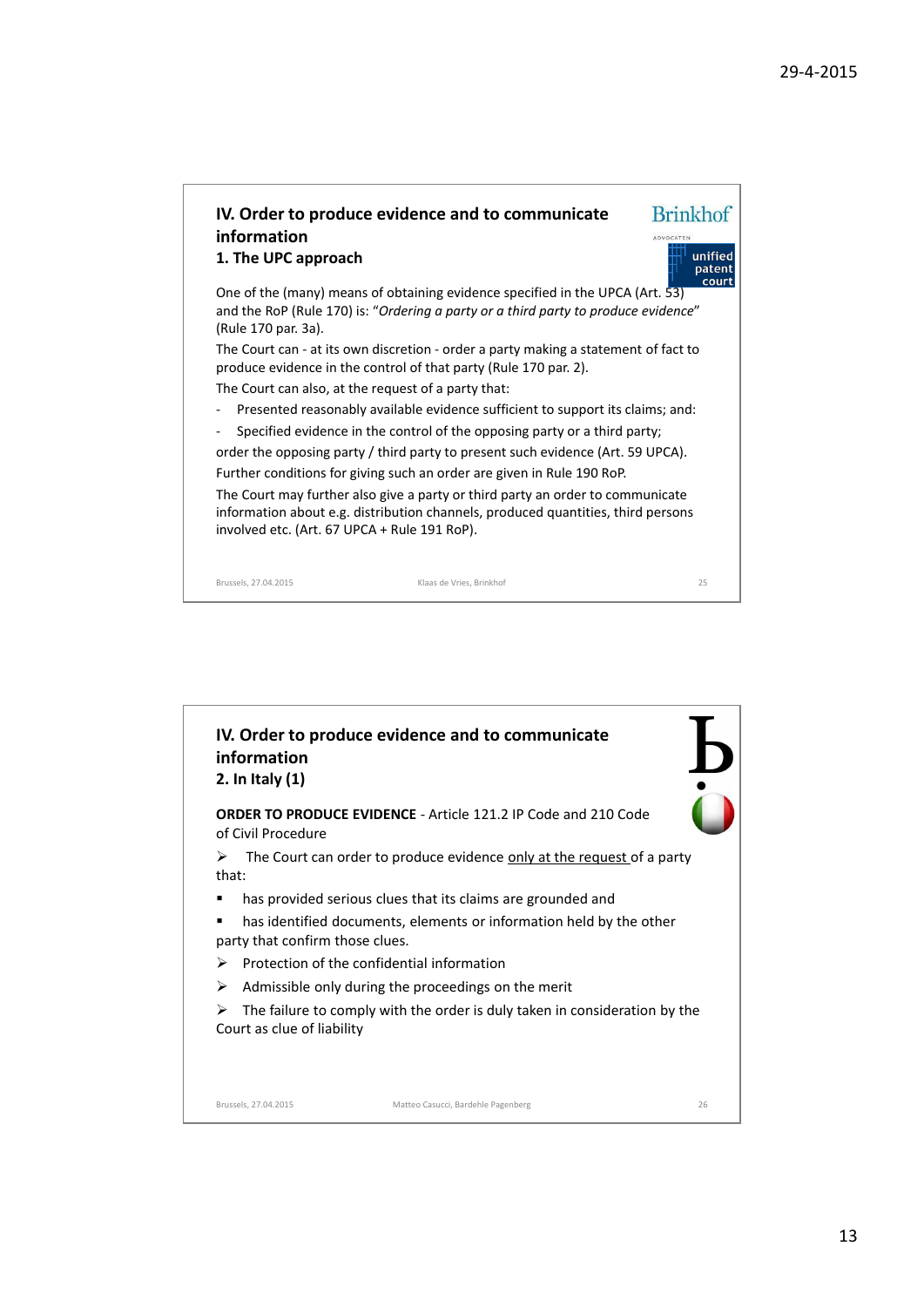

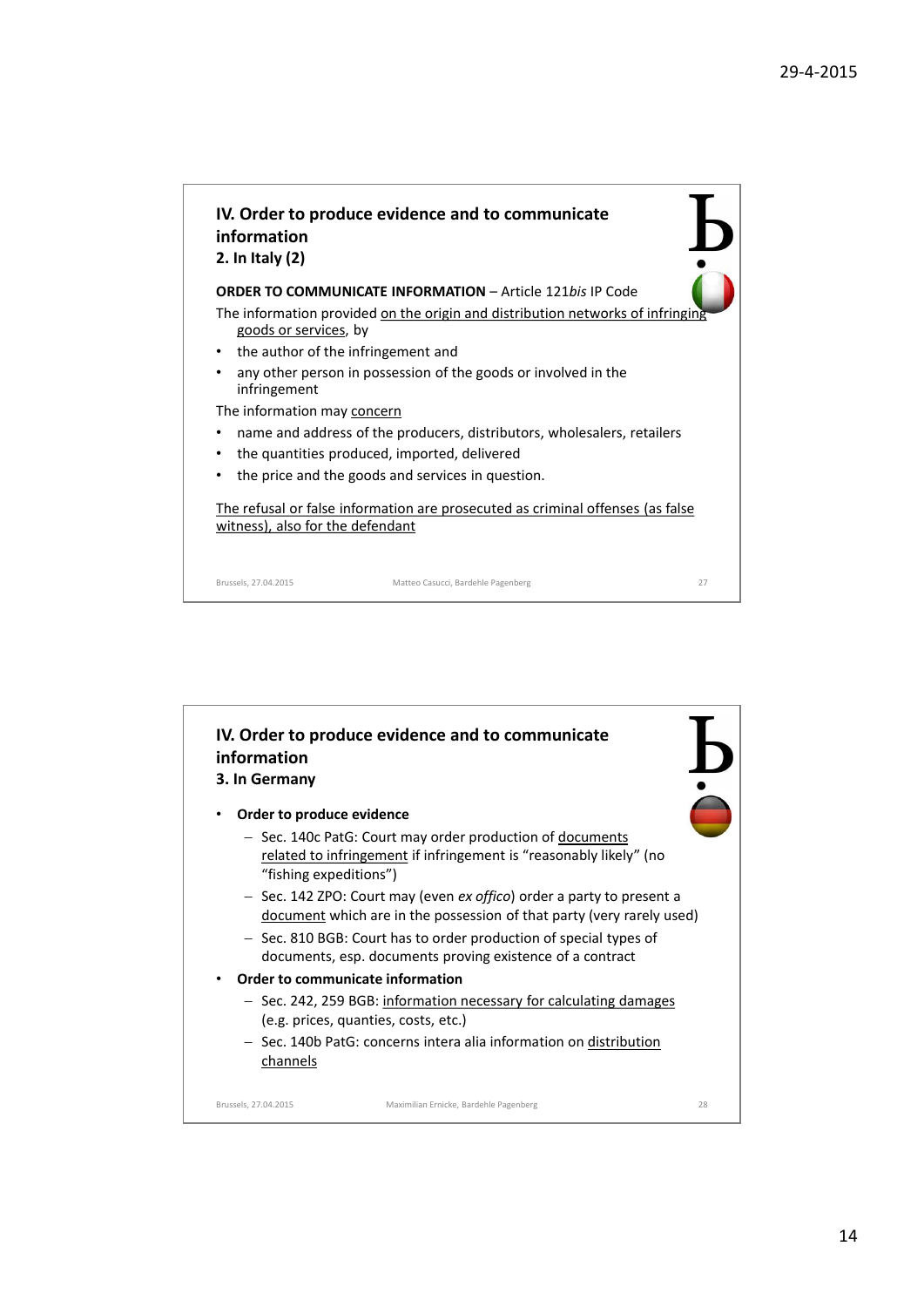

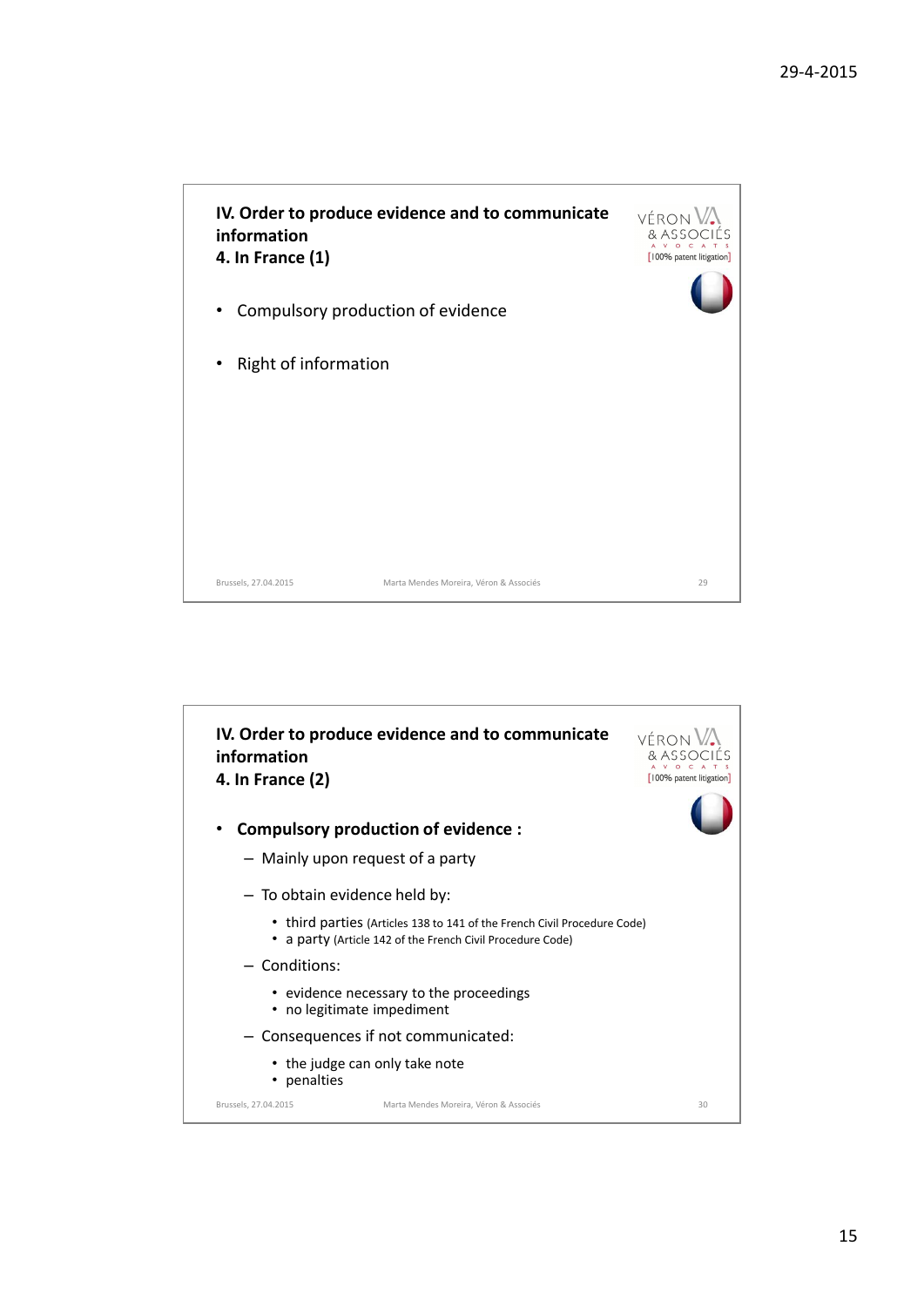

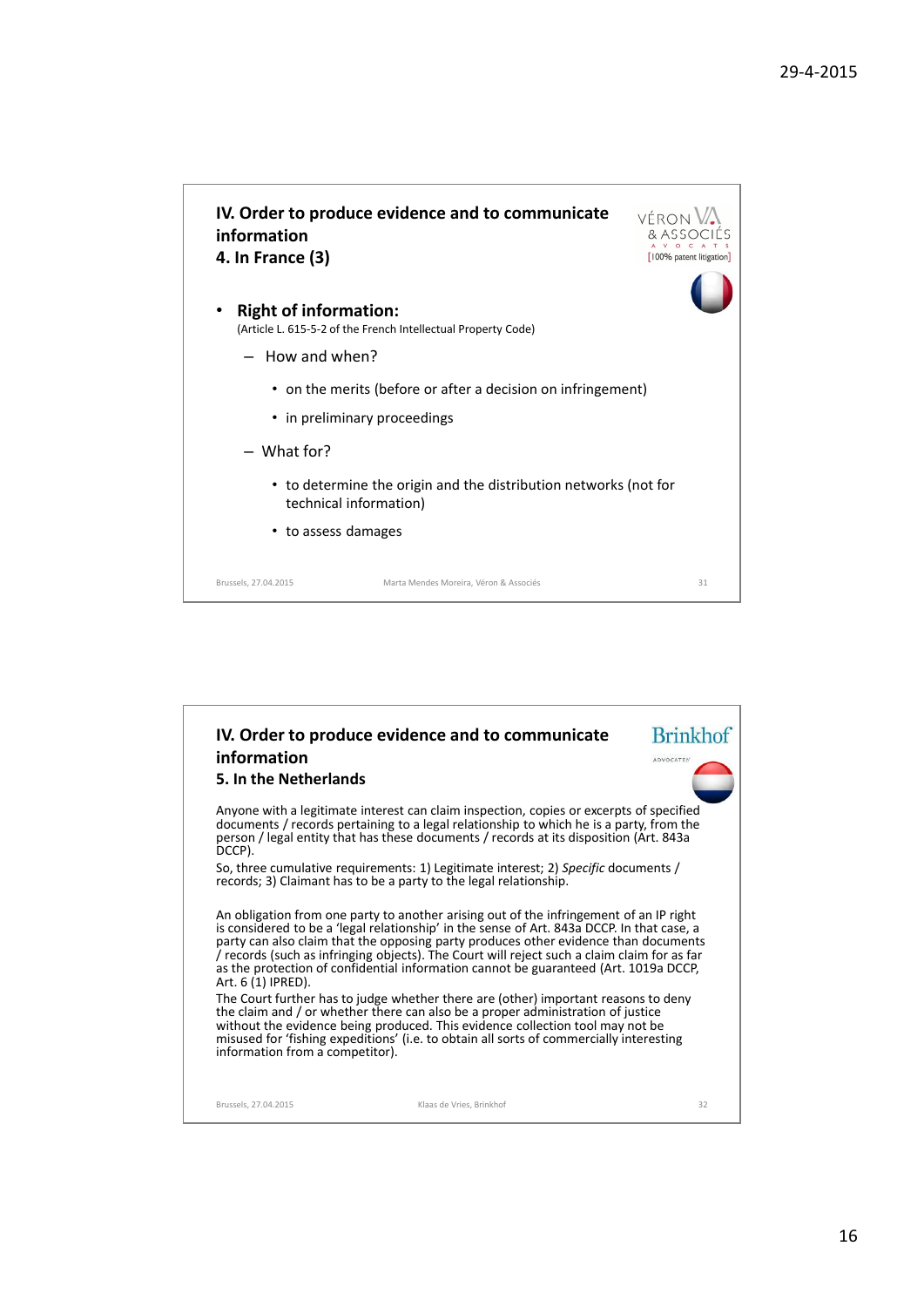

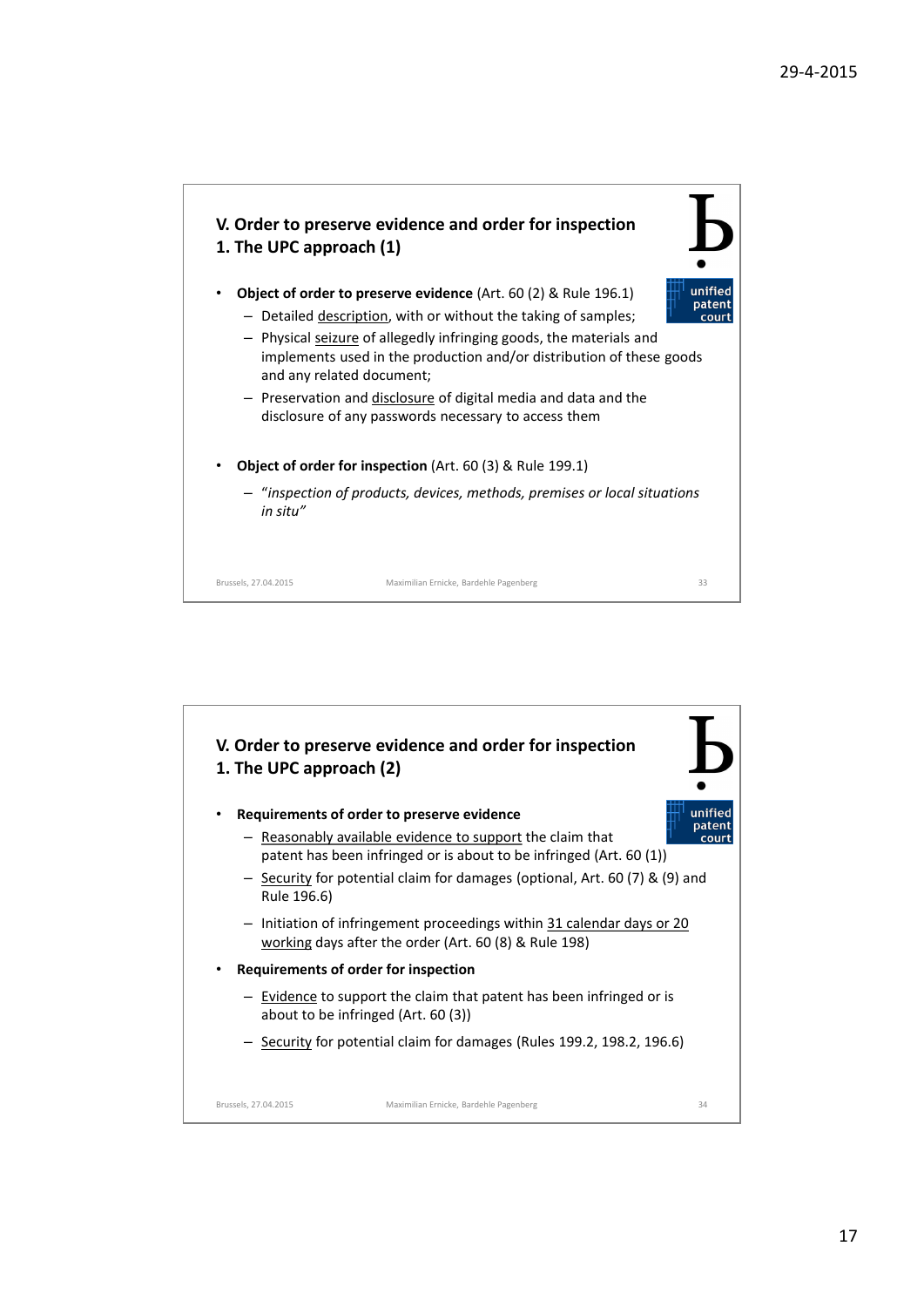## **V. Order to preserve evidence and order for inspection 1. The UPC approach (3)**



- **Proceedings:**
	- Before or during proceedings on the merits (Art. 60 (1) & (3))
	- Competent Court: court of (pending) infringement proceedings and standing judge in case of extreme urgency (Rules 192.1, 194.1, 199.2)
	- May be ordered in ex parte proceedings in cases of irreparable harm or risk of evidence being destroyed (Art. 60 (5) & Rule 197)
- **Execution of the measures:**
	- Measures to be carried out by *"professional person or expert, who guarantees expertise, independence and impartiality*" (Rule 196.5)
	- Applicant cannot be present during execution (Art. 60 (4) & R. 196.5)
	- Disclosure of acquired information may be limited to certain persons subject to appropriate terms of non-disclosure (Rules 196.1, 199.2)

Brussels, 27.04.2015 Maximilian Ernicke, Bardehle Pagenberg 35

**V. Order to preserve evidence and order for inspection 2. In Italy (1)** • **Order to preserve evidence may include the following measures**: **Descrizione search order analogue to the French saisie-description; EXECUTE:** Frestriangleright of the IP Court authorising the claimant to inspect and describe the allegedly infringing products/processes under the supervision of a bailiff; used when the infringement is not so evident as to grant a seizure order; collecting tool also for damages evidence (*entity* of the infringement); results acquired by the judge within the proceedings on the merit. **Seizure** of allegedly infringing goods, the materials and implements used in the production and/or distribution of these goods and any related document. Brussels, 27.04.2015 Matteo Casucci, Bardehle Pagenberg 36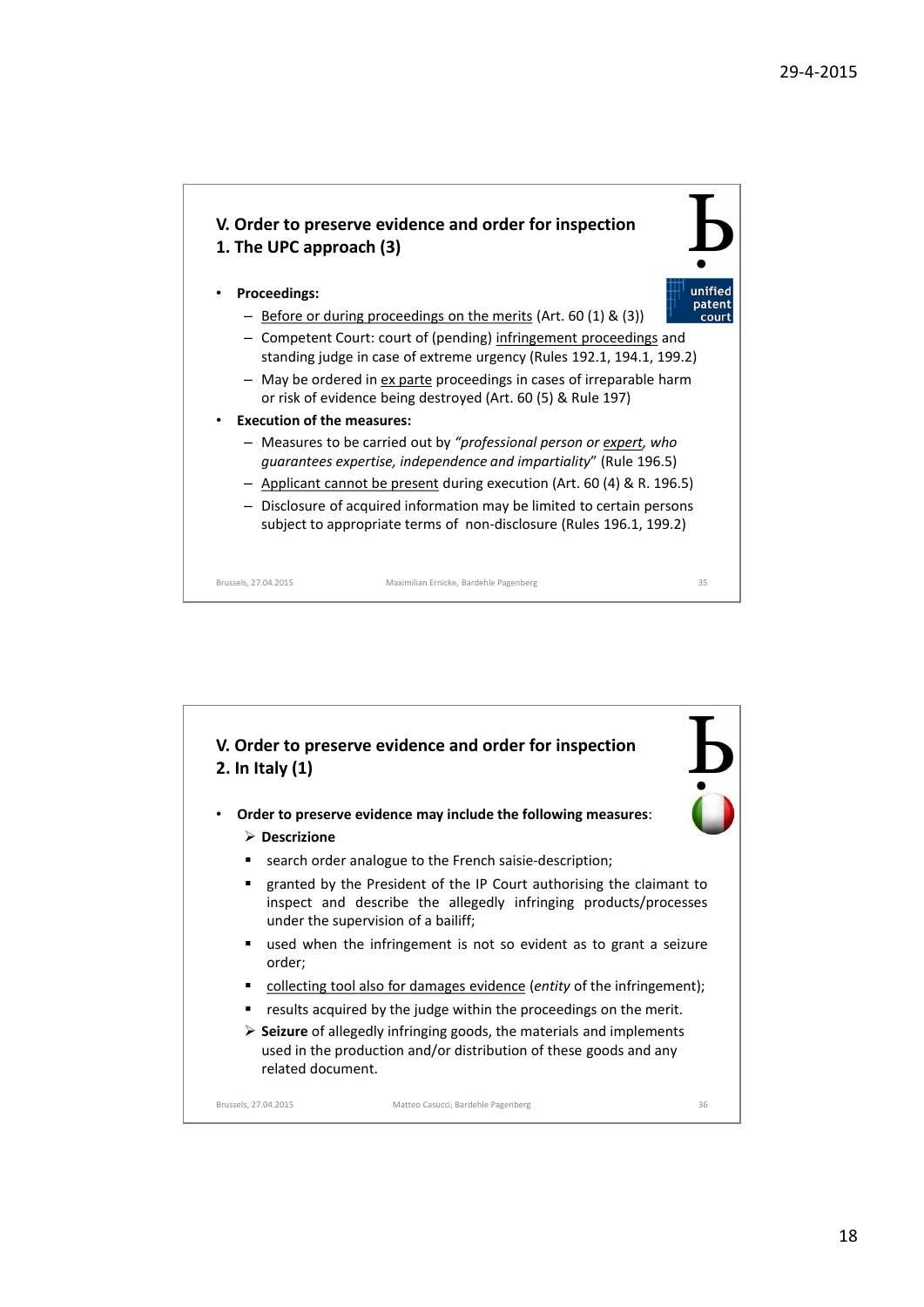

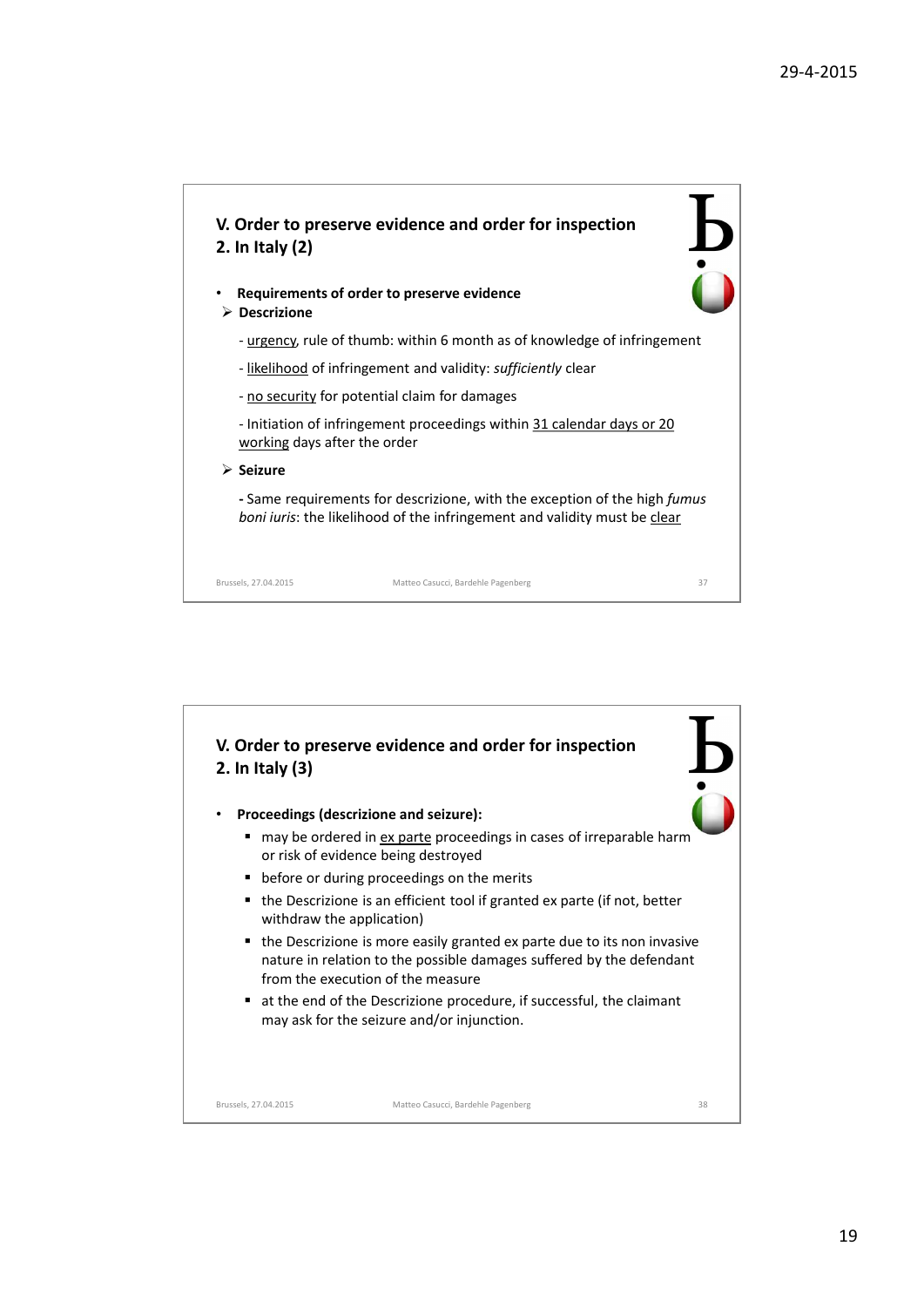

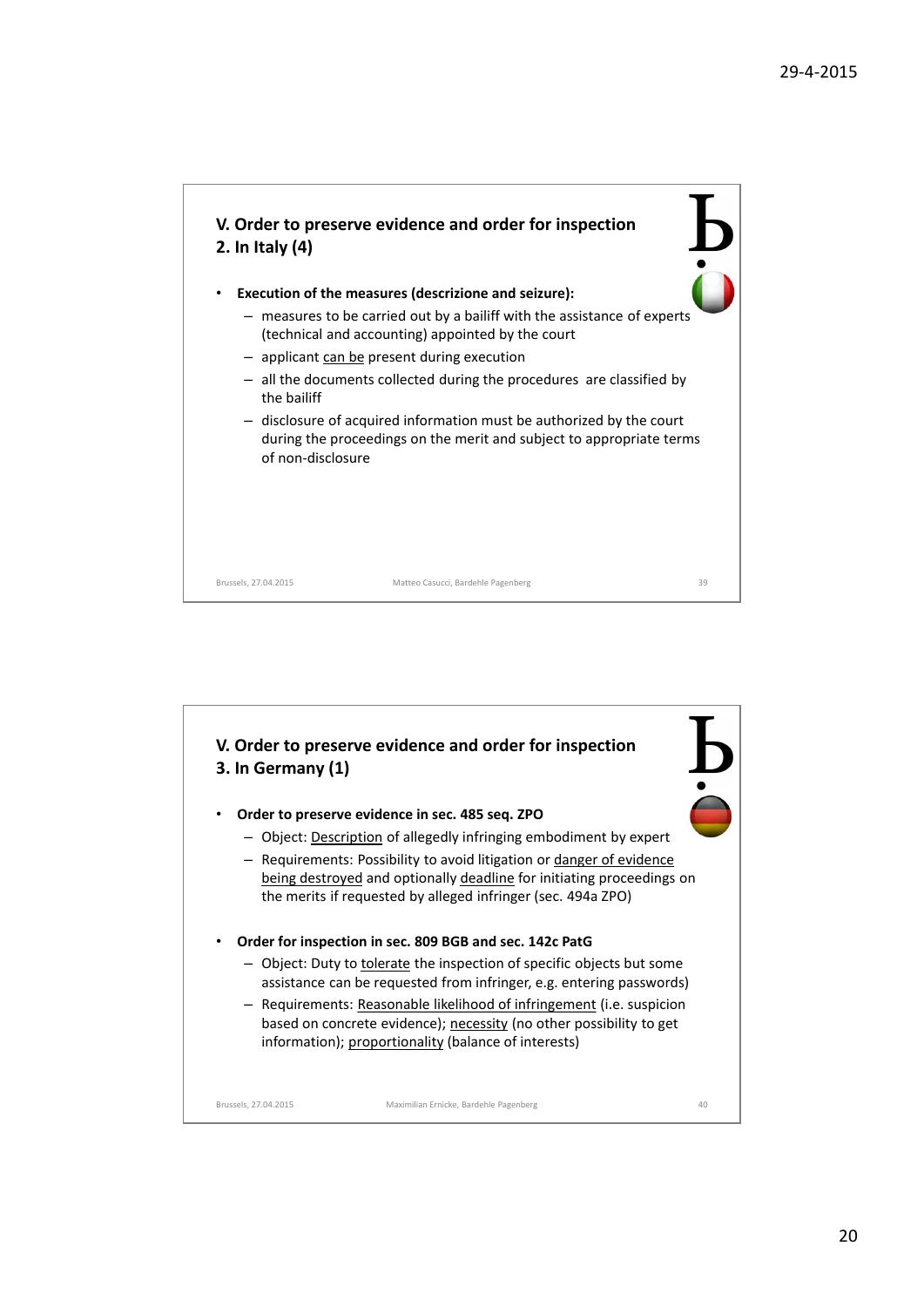Ь<br>Ö

## **V. Order to preserve evidence and order for inspection 3. In Germany (2)**

## • **Proceedings**

- Before or during proceedings on the merits
- Orders may be handed down in ex parte proceedings
- Infringement courts are competent for the order
- **Execution**
	- Applicant cannot be present during inspection (=> only expert, legal representatives and bailiff)
	- If infringer access to his premises, an additional search order must be requested (sec. 758a ZPO, cannot requested before!)
	- Disclosure of expert opinion usually limited to legal representatives but court may order release to applicant after blackening of business secrets

Brussels, 27.04.2015 Maximilian Ernicke, Bardehle Pagenberg 41

**V. Order to preserve evidence and order for inspection** & ASSOCIÉS **4. In France (1)** [100% patent litigation] • **The** *saisie-contrefaçon***:** (Article L. 615-5 of the French Intellectual Property Code) – Requested and issued in *ex parte* proceedings: • filed by the patentee or an exclusive licensee • based on a French or European patent in force in France (even a published application but not a foreign patent) • even against third parties (e.g. regulatory authorities) • no *prima facie* evidence of infringement legally required but often asked by the judges – An order is issued describing all investigations authorisedBrussels, 27.04.2015 Marta Mendes Moreira, Véron & Associés 42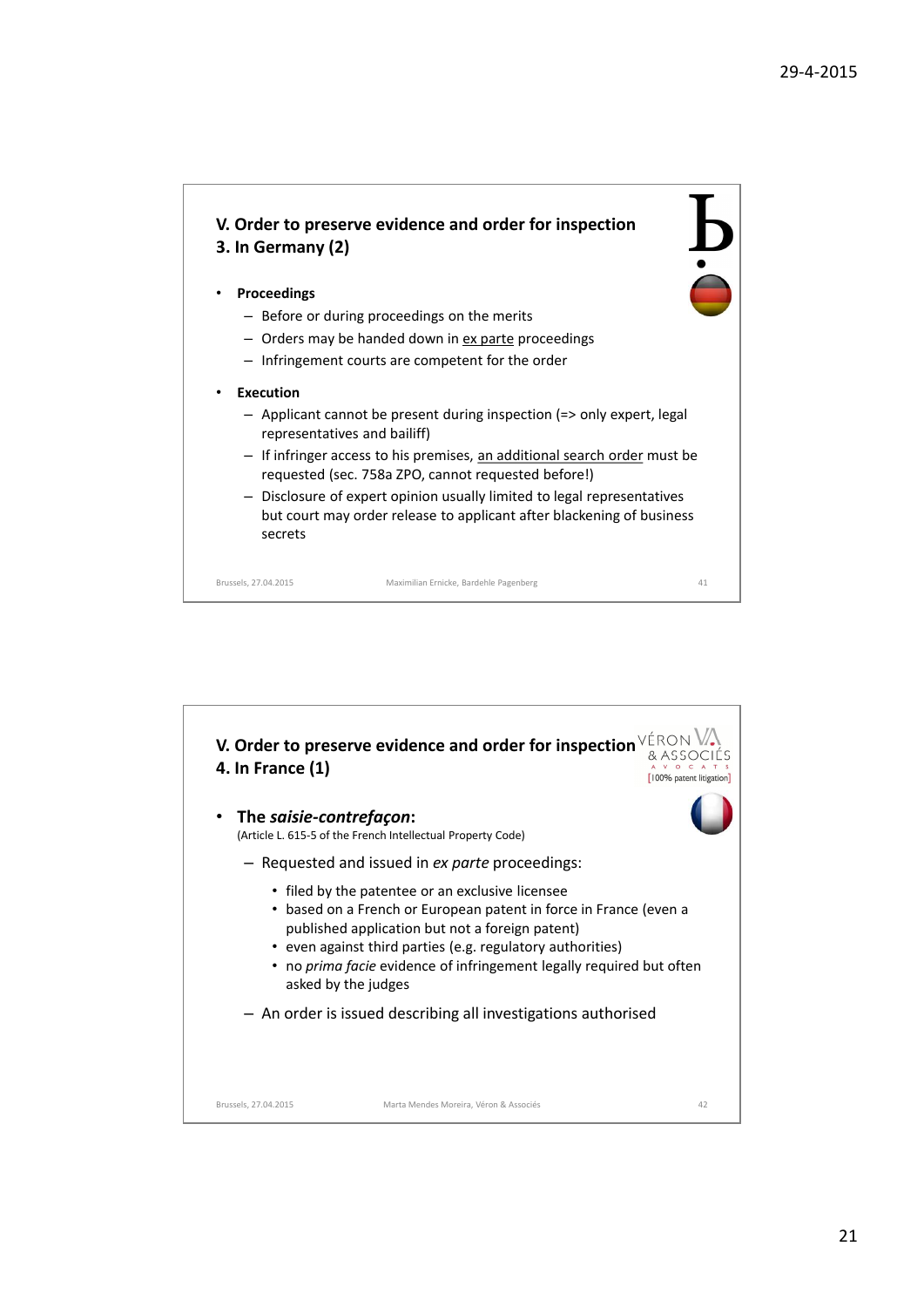

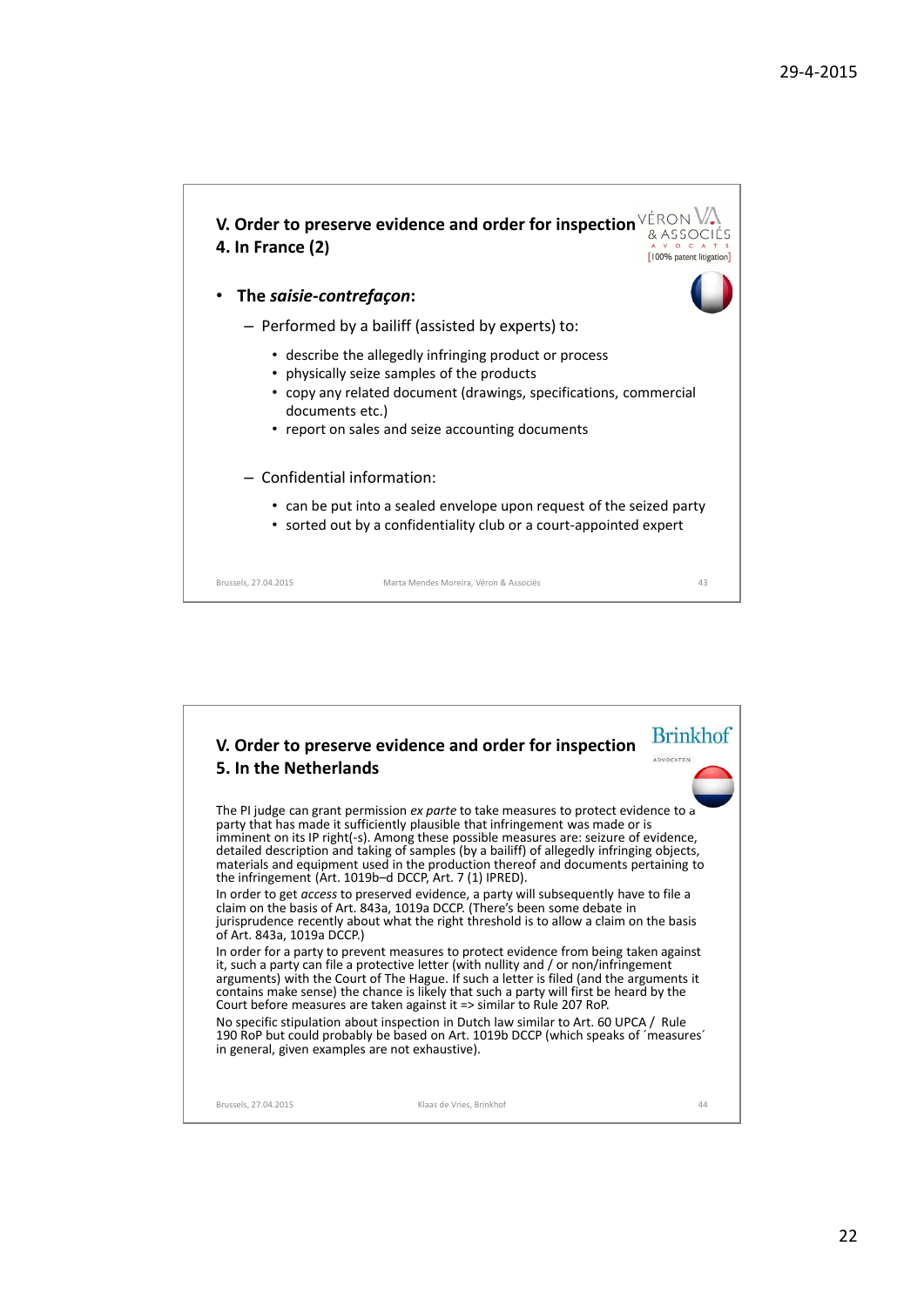

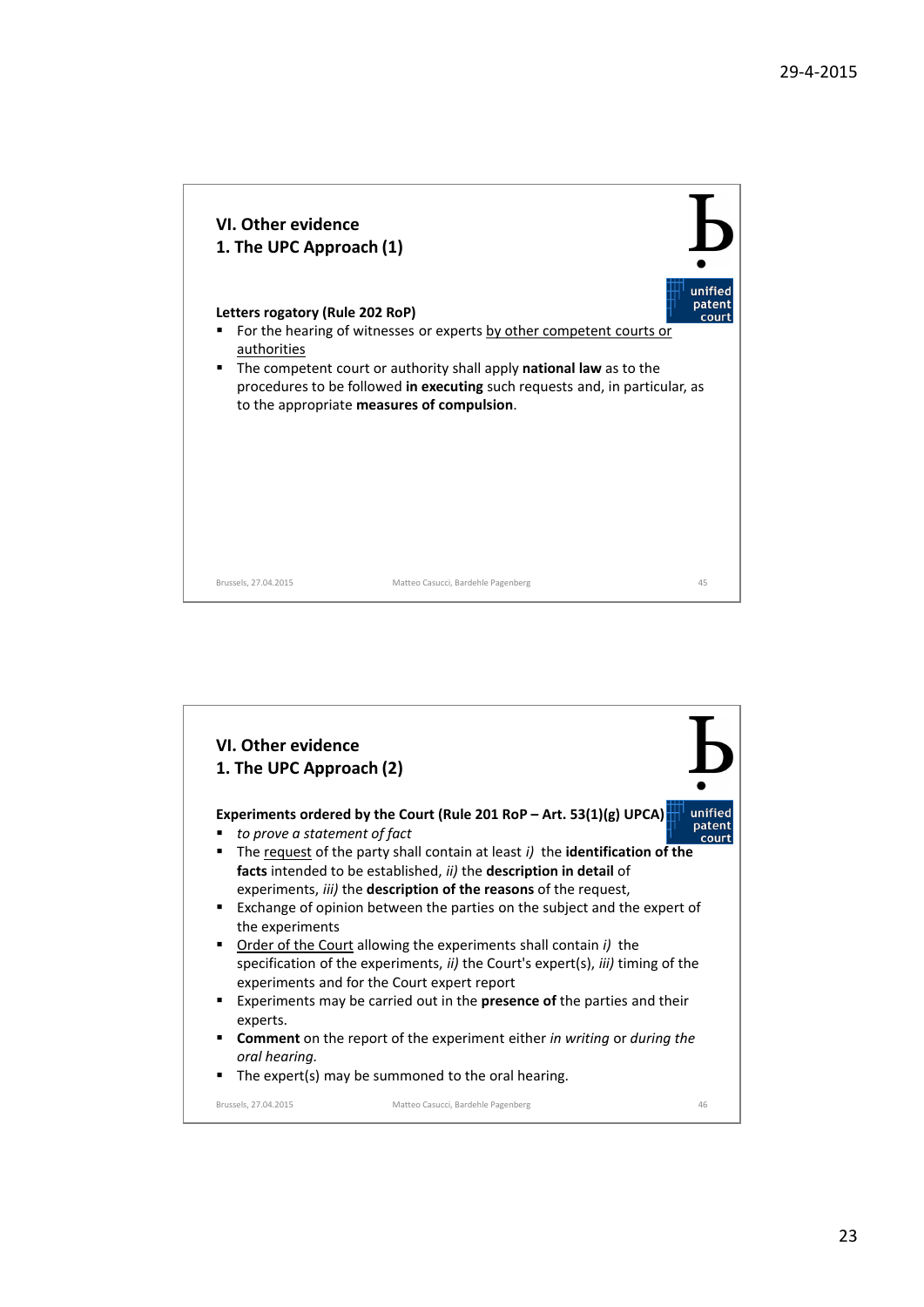

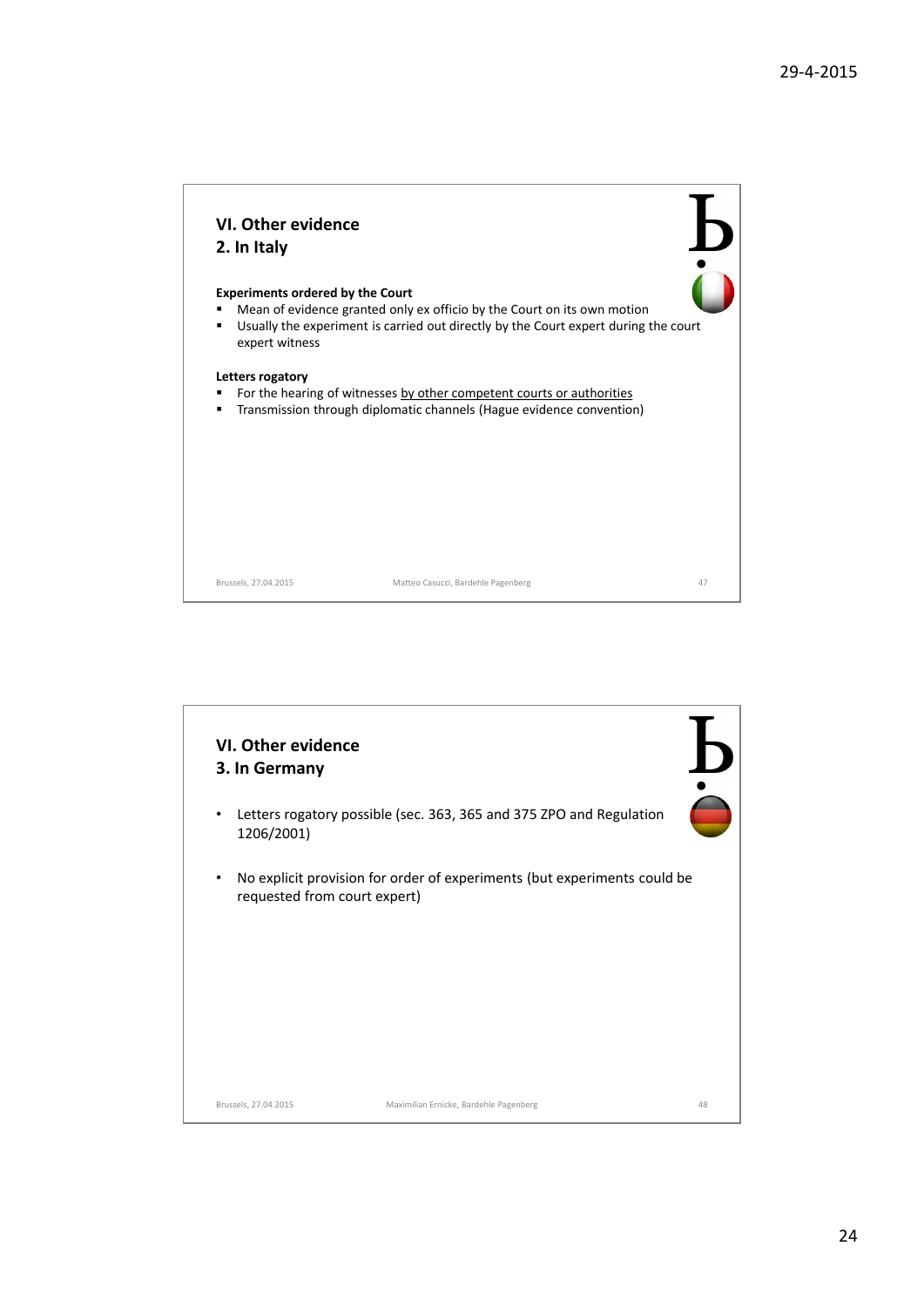